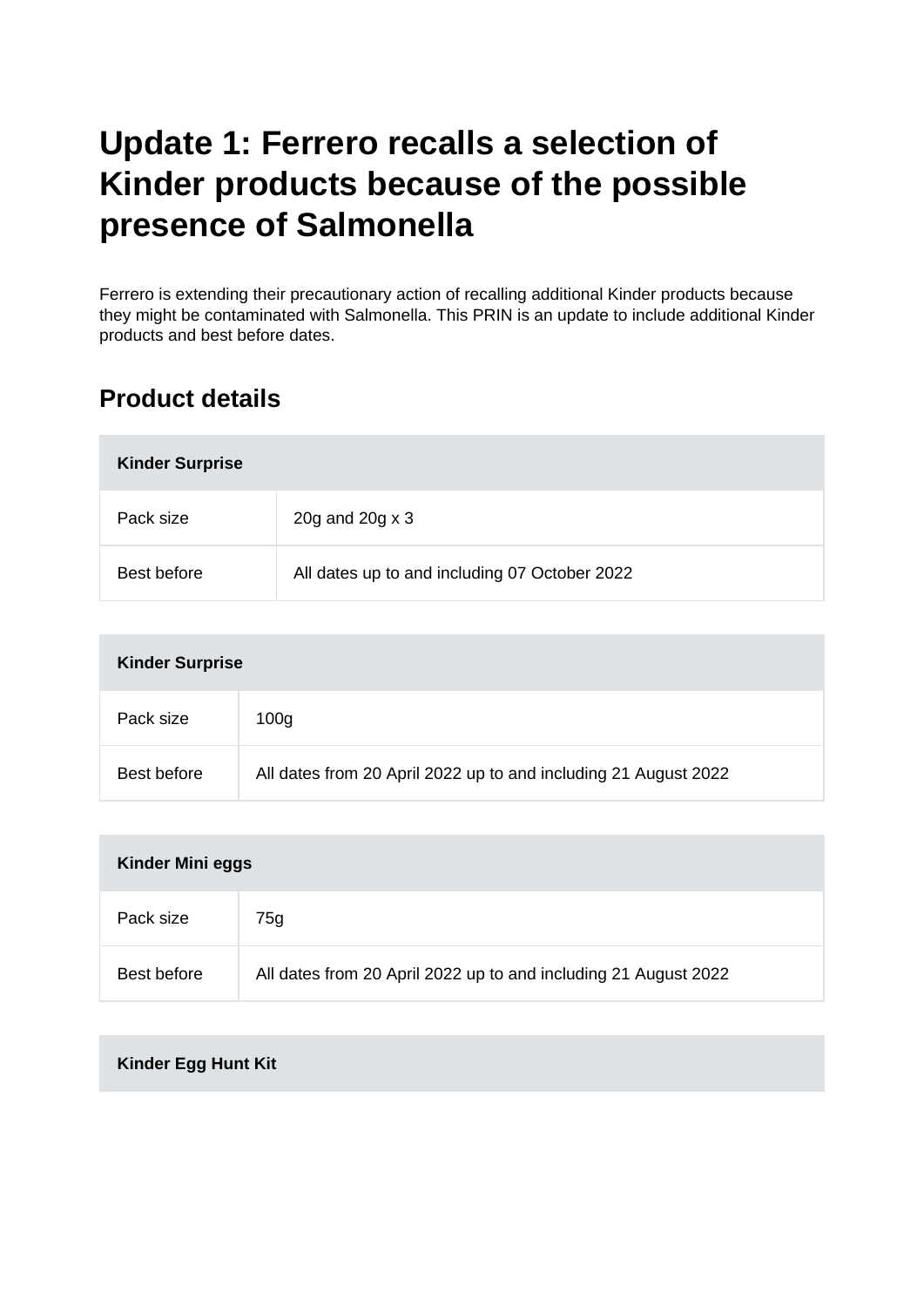| Pack size   | 150 <sub>g</sub>                                                |
|-------------|-----------------------------------------------------------------|
| Best before | All dates from 20 April 2022 up to and including 21 August 2022 |

| Kinder Schokobons |                                                                 |
|-------------------|-----------------------------------------------------------------|
| Pack size         | 200 <sub>g</sub>                                                |
| Best before       | All dates from 20 April 2022 up to and including 21 August 2022 |

#### Risk statement

The possible presence of Salmonella in the products listed above.

Symptoms caused by Salmonella usually include fever, diarrhoea and abdominal cramps.

#### Action taken by the company

Ferrero is recalling the above products. Point of sale notices will be displayed in retail stores that are selling these products. These notices explain to customers why the products are being recalled and tell them what to do if they have bought the products. Please see the attached notice.

PDF

[View Customer Notice: Kinder Surprise, Kinder Mini Eggs, Kinder Egg Hunt Kit, Kinder](https://s3-eu-west-1.amazonaws.com/fsa-alerts-files/production/FSA-PRIN-22-2022-update-1/FSA-PRIN-22-2022-Update-1-Ferrero-recalls-selected-batches-of-Kinder-Surprise-and-additional-Kinder-products-due-to-the-possible-presence-of-salmonella.pdf) [Schokobons as pdf\(Open in a new window\)](https://s3-eu-west-1.amazonaws.com/fsa-alerts-files/production/FSA-PRIN-22-2022-update-1/FSA-PRIN-22-2022-Update-1-Ferrero-recalls-selected-batches-of-Kinder-Surprise-and-additional-Kinder-products-due-to-the-possible-presence-of-salmonella.pdf) (570.67 KB)

#### Our advice to consumers

If you have bought the above products do not eat them. Instead, please contact the Ferrero consumer careline on consumers.uk@ferrero.com or 0330 053 8943 UK or +44 (0)330 053 8943 Ireland to obtain a full refund.

### Related alerts

- [FSA-PRIN-25-2022-update-2: Update 2: Ferrero extends recalls of a selection of Kinder](https://www.food.gov.uk/news-alerts/alert/fsa-prin-25-2022-update-2) [products because of possible presence of Salmonella](https://www.food.gov.uk/news-alerts/alert/fsa-prin-25-2022-update-2)
- [FSA-PRIN-22-2022: Ferrero recalls Kinder Surprise because of the possible presence of](https://www.food.gov.uk/news-alerts/alert/fsa-prin-22-2022) **[Salmonella](https://www.food.gov.uk/news-alerts/alert/fsa-prin-22-2022)**

#### About product recalls and withdrawals

If there is a problem with a food product that means it should not be sold, then it might be 'withdrawn' (taken off the shelves) or 'recalled' (when customers are asked to return the product). The FSA issues Product Withdrawal Information Notices and Product Recall Information Notices